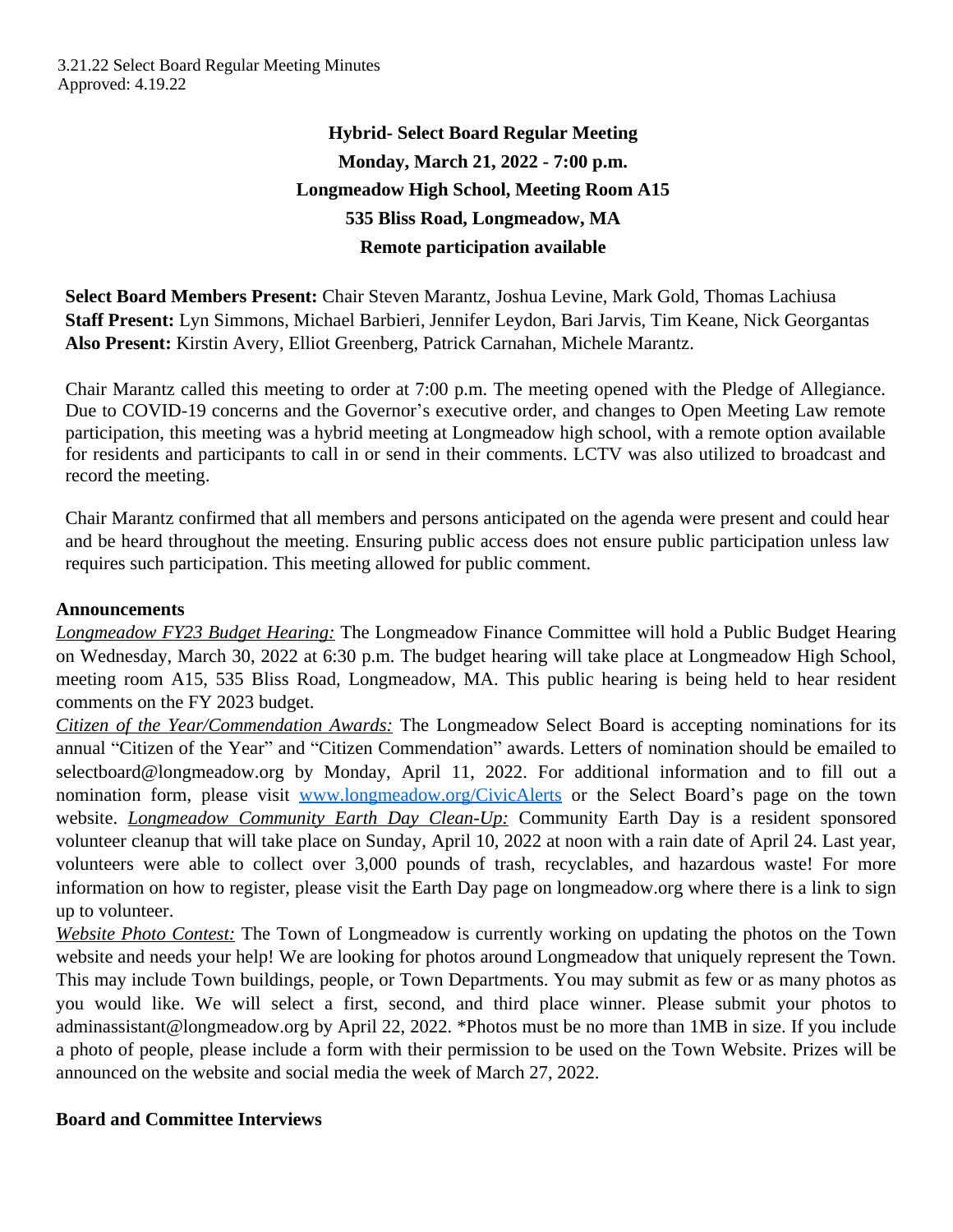Kirstin Avery, of 84 Ely Road, applied to the Longmeadow Select Board to fill an open vacancy on the Building Committee. Mr. Marantz began by asking Ms. Avery about her background and why she is interested in the committee. Ms. Avery stated that she is currently getting ready to recommission into the United States Air Force at Barnes Airfield, and has experience in real estate managing construction and warranty teams, and working with land development permitting. Ms. Avery also noted that she was interested in the possible development of a new Middle School building in town. Mr. Gold commented that the Mass School Building Authority (MSBA) has a separate system for assigning or requiring a School Building Committee that would not be the same as our Town Permanent Building Committee. Mr. Lachiusa asked Ms. Avery if she has any experience dealing with elderly buildings. Ms. Avery stated that she has experience with some of the structural deficiencies in older buildings from her time in real estate and professionally has predominantly dealt with new construction. The board thanked Ms. Avery for applying to the Building Committee, and advised her that they would be voting on the appointment at an upcoming meeting.

Elliot Greenberg, of 122 Ellington Street, was present to interview for the open vacancy on the Board of Health. Dr. Greenberg stated that he has been with Baystate OBGYB group since 1991, and has been interested in the Board of Health for a long time. Dr. Greenberg has also served on the board for Special Olympics for the last ten years. Mr. Gold thanked Dr. Greenberg for his application and stated that it is always a great resource to have physicians on the board. Mr. Lachiusa asked Dr. Greenberg what his experience has been with COVID. Dr. Greenberg stated that hospitals have had to make many modifications in the way they see and care for patients since the pandemic began, and he has seen the impact it has had in healthcare. Mr. Lachiusa thanked Dr. Greenberg for volunteering. Mr. Levine also thanked Dr. Greenberg for applying, and stated that it is always good to see an experienced doctor apply for the Board of Health. Mr. Marantz thanked Dr. Greenberg for applying and advised him that the board would vote on the appointment at their next meeting.

#### **Resident Comments**

Patrick Carnahan, of 311 Farmington Road, was present to speak during resident comment. Mr. Carnahan expressed his request to the Select Board that the CPC warrant articles are not put into a consent agenda. Mr. Carnahan stated that the public needs to hear about the plan for the skate park in detail and would like to see better transparency in discussion surrounding the topic at Town Meeting. Mr. Gold clarified that the Town Moderator runs Town Meeting and that his understanding of the consent agenda process is that anybody has an opportunity to object or stop a consent agenda. Mr. Gold appreciates Mr. Carnahan coming to ask for the boards support.

Michele Marantz, of 117 Rugby Road, was present via zoom to speak during resident comment. Ms. Marantz was speaking tonight in response to statements made at the previous Select Board meeting that accused the Longmeadow Pipeline Awareness group of using reckless scare tactics in raising concerns that are misleading about gas pipelines and the toxic fumes associated with gas stoves. Ms. Marantz clarified that the group has never called for dismantling gas pipelines. Instead, for the past four years, they have called on the gas company to repair gas leaks, and to drop their plans for the unnecessary and dangerous high-pressure pipelines they have proposed for Longmeadow. The group has also urged Eversource to devote its resources to guide our community in transition to renewable energy. Ms. Marantz went on to discuss some examples of facts that the group has presented. The group has urged residents to become aware of the dangers of gas energy, both on our streets, and in our homes.

#### **Public Hearing**

#### **A. Petition for Verizon Job #1A5FS6S**

*Mr. Gold made the motion to enter the Public hearing. Mr. Lachiusa seconded the motion.*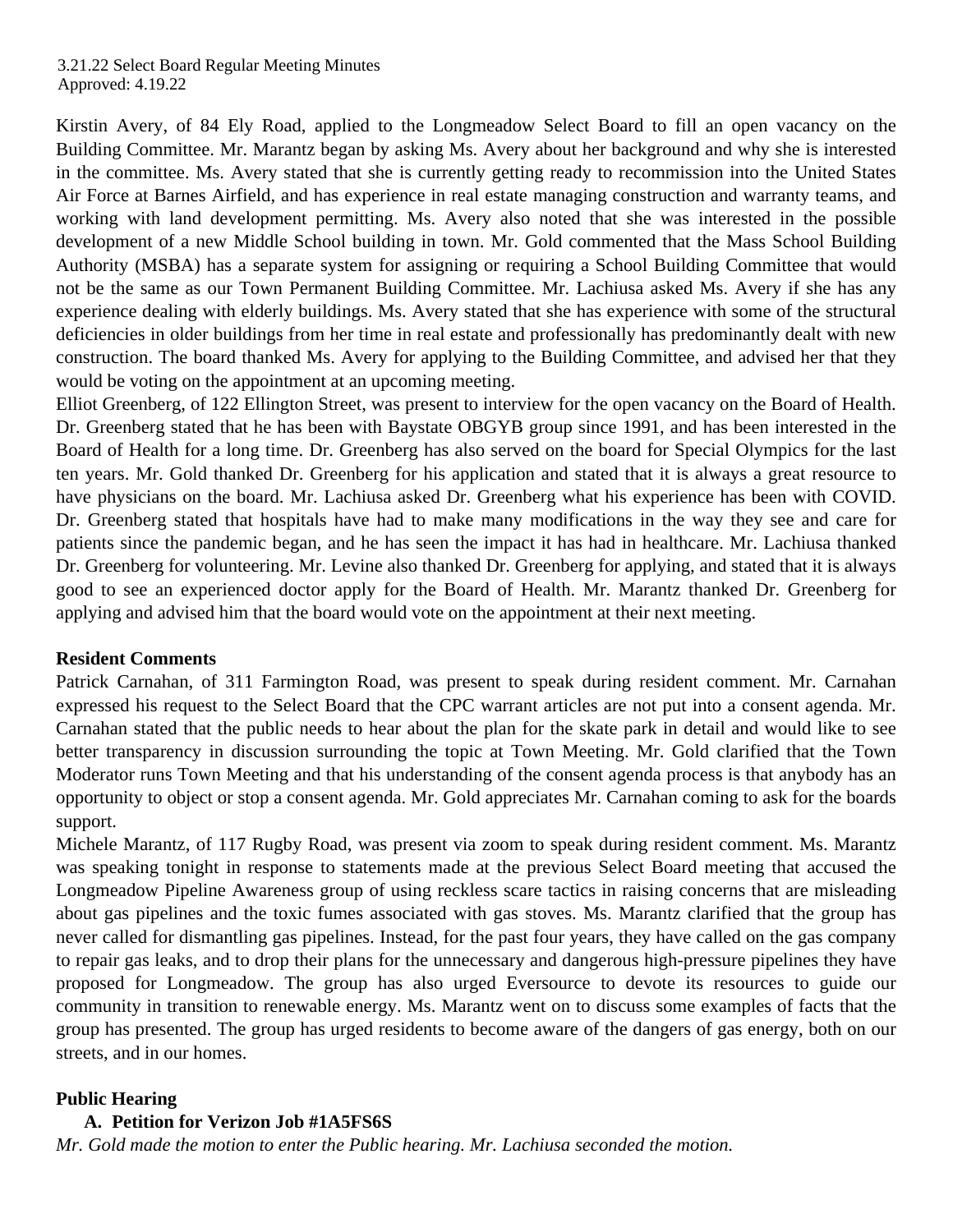*Roll Call Vote: Mr. Marantz – YES, Mr. Levine- YES, Mr. Gold – YES, Mr. Lachiusa – YES.*

Steve Klaubert, of Pike Telecom, was present on behalf of the petitioner. Pike Telecom does engineering work for Verizon. The petition on bliss road near the cell tower, is to place one jointly owned pole numbered 43  $\frac{1}{2}$  / electric 43m, on the north side of Bliss Road at a point approximately 275 feet westerly from the centerline of Bliss Court. An additional jointly owned pole numbered  $43\frac{1}{2}$  - 1e 43 m-1 on the south side of Bliss Road at a point approximately 275 feet westerly from the centerline of Bliss Court is also requested. The reason for this request is Eversource completing a service upgrade to the cell site. Mr. Marantz questioned why Eversource was not setting the pole being that it was their service upgrade. Mr. Klaubert confirmed that Verizon is the poll setting party in this particular location and that Verizon does the petition. Mr. Gold questioned what the wires were for this poll, and if they were directly feeding to the cell tower. Mr. Klaubert stated that it was electricity feeding the tower at this point. Mr. Gold asked how tall these poles would be and if this was standard for that area. Mr. Klaubert stated that they would be 45-foot poles, standard for this location. Mr. Lachiusa discussed the stance that the board has taken in not placing any new overhead wires on public ways that included Bliss Road. Mr. Marantz and Mr. Gold also clarified that this was a policy adopted recently. Mr. Levine questioned if this petition is holding up the activation of the cell tower, and if this was the original plan, why is it only coming up now. Mr. Klaubert stated that he was not familiar with the plan of the specific cell tower. The board questioned whether this was part of the original plan when the cell tower contact took effect. A discussion ensued concerning overhead wires and a possible amendment to the petition to call for the wires to be placed underground to meet the Select Board policy requirements for overhead wires on main streets. Mr. Gold stated that in his opinion, we should be declining this petition in conjunction with the board's policy. Mr. Klaubert stated that the poles were already set at these locations.

*Mr. Lachiusa made the motion to close the public hearing. Mr. Gold seconded the motion.*

*Roll Call Vote: Mr. Marantz – YES, Mr. Levine- YES, Mr. Gold – YES, Mr. Lachiusa – YES.*

A discussion ensured concerning if there were overhead wires crossing Bliss Road currently. Mr. Levine confirmed that there were at least two. Ms. Simmons was not sure of when the invitation for bid went out for the cell tower site, if there was anything in those documents that dictate what the Town will or will not do. Ms. Simmons stated that this was several years ago and she would like to look into this. Ms. Simmons also clarified that there a few more missing pieces that need to be installed before the site goes active, on top of this petition. Mr. Gold also expressed his concern that the poles were already erected in this location, prior to a hearing. *Mr. Gold made the motion to table this hearing for two weeks. Mr. Lachiusa seconded the motion. Roll Call Vote: Mr. Marantz – YES, Mr. Levine- YES, Mr. Gold – YES, Mr. Lachiusa – YES.*

## **Select Board Comments**

Mr. Gold attended the Pioneer Valley Transit Authority meeting and reported that they are looking at revising the schedule for "dial a ride." The schedule will expand and will include a Saturday schedule and possible later evening rides.

Mr. Marantz commented on comments made at a previous meeting concerning heat pumps. Mr. Marantz stated that MASS Save would give up to a ten thousand dollar rebate for equipment that is used to supplement or replace oil propane natural gas or electric baseboard as a primary heating system. Mr. Marantz believes that the heat pump has come a long way and hopes everyone takes advantage of the MASS save program. Mr. Marantz also stated that this Select Board makes its policies available on fact-based information. Mr. Marantz stated that we know 75 percent of residents use natural gas, and we know that there are fears of energy shortages. Mr. Marantz commented that we know the proposed Eversource gas pipeline from Longmeadow to Springfield has absolutely nothing to do with increasing the supply of gas to anyone. Mr. Marantz went on to say that, Eversource has repeatedly stated that their proposed project is not for expansion purposes, and has expressed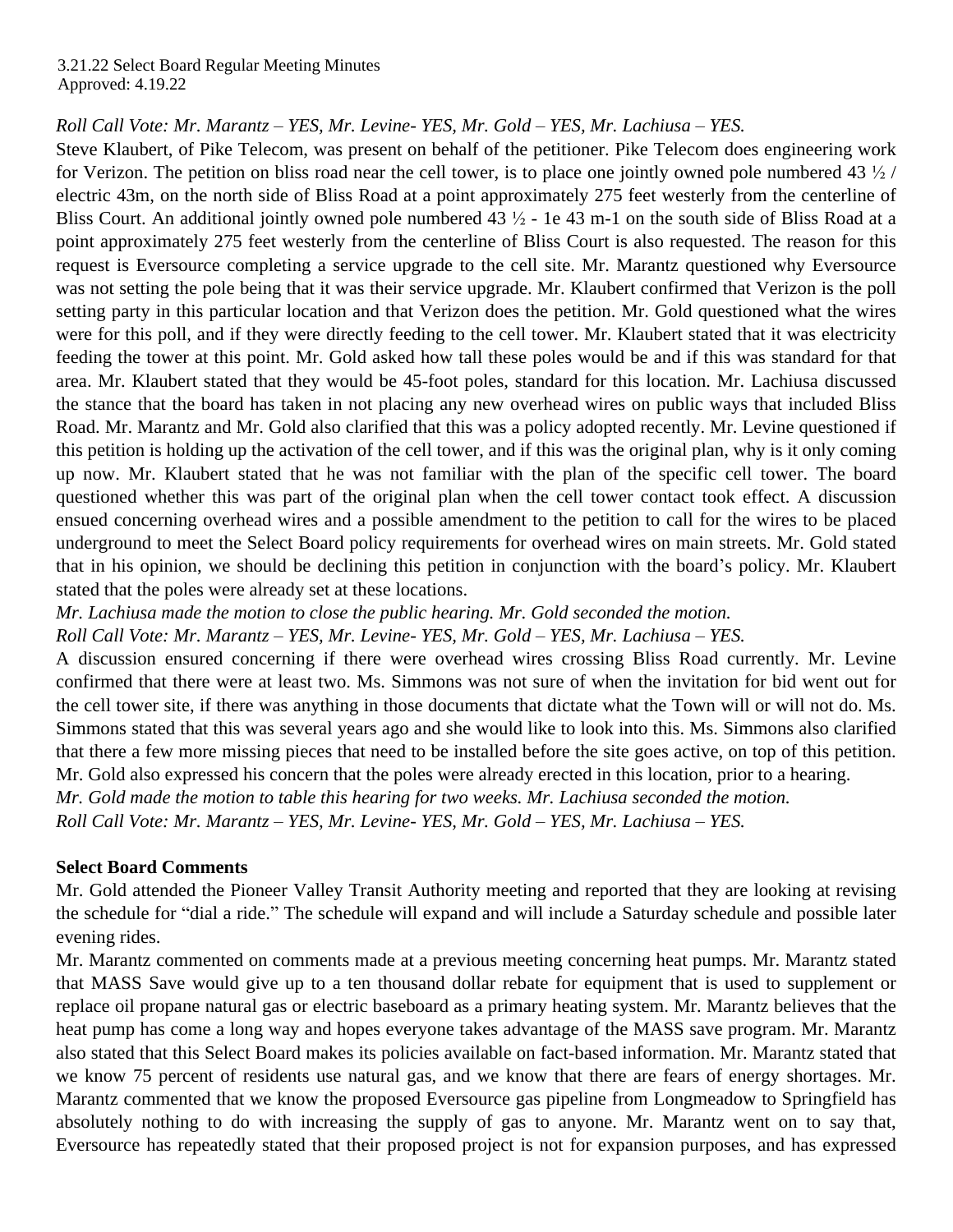that their 42 million dollar project is only to protect existing gas customers from long-term supply disruptions in case something happens to the pipeline under the memorial bridge. Mr. Marantz would like to see a feasibility study on the possibility of a long-term gas supply disruption, involving the memorial bridge and the Bliss Street regulation station. Mr. Marantz would also like to see an analysis of alternative solutions to a bridge pipeline disaster, other than the current proposal, and a traffic study of the proposed pipeline routes and possible disruptions that may occur during construction. Lastly, Mr. Marantz would like to see an environmental impact statement on the proposed gas meter facility site to be located Longmeadow Country Club in a residential neighborhood, within a third of mile of Wolf Swamp Elementary School. The Select Board intends to keep the residents informed concerning any additional information that is received concerning this proposed pipeline.

## **Town Manager's Report**

COVID-19 Update As of Thursday, March 17, 2022 there are 21 reported cases. There were only 16 PCR tests performed within the last 2 weeks for Longmeadow. At home tests that were not reported to the Board of Health are not reflected in these numbers.

Staff IT Director Nick Jorge has submitted his resignation. The position has been posted. We are still trying to fill the Assessor's office position. A comparative salary survey was completed and although we are slightly on the low end, we are close to our comparative communities. We are refreshing the job posting to see if we can attract candidates. Positions at the DPW have been posted and we have interviews for Business Manager, Skilled Laborer and Jet Truck Operator set up for the next two weeks. We will also be posting a position of Assistant Town Clerk in the coming weeks. The Town Clerk's Office currently has a vacant part time position. In the FY2023 budget the funds for the part time clerical position will be combined with additional funds to create a full time Assistant Town Clerk.

DEP Asset Management Plan Grant In the September 7, 2021 Town Manager report, Ms. Simmons informed the Select Board that the DPW applied for the DEP Asset Management Plan grant. I am very pleased to say that our application was successful and we received the grant award. Working with Tighe & Bond, DPW engineering submitted a Stormwater Asset Management Plan grant application to provide the Town with a thorough and representative understanding of the condition and vulnerabilities of the Town's drainage system. It will help establish a proactive stormwater system maintenance, repair and replacement program that will help with budgeting needs. Twenty seven projects were funded in the asset management planning category. Our total project cost is \$250,000 with the grant covering \$150,000, the remainder will be a \$50,000 in-kind match and a \$50,000 cash contribution. A warrant article for the Annual Town Meeting has been prepared to fund the project (it is a reimbursable grant). The notice to proceed on the project will be issued in December and needs to conclude with a summary report by December 2024.

District Local Technical Assistance Grant (DLTA) We have applied for a DLTA grant with PVPC to assist in exploring a regional shared Conservation Agent. PVPC has accepted our application and we have begun conversations with PVPC, Hampden and Monson to explore what may be possible. Each community has its own unique needs and this is an area where we all lack in-house staff to oversee conservation work. Longmeadow has been incredibly fortunate to benefit from the time, education and experience of Al Laakso and other members of the Conservation Commission. The DLTA conversation is to ensure we have some succession plan possible should Al want to step back from this work.

Stormwater Bylaw Regulatory Review The Town is hiring PVPC's Land Use and Environment section to conduct a regulatory review of our stormwater management bylaw and related development code. We expect this work to kick off in early July of this year. As you are likely aware, Longmeadow has an EPA Municipal Separate Storm Sewer System (MS4) General Permit that governs discharges of stormwater into Waters of the US. As part of the 2016 permit update, Longmeadow needs to update our stormwater permitting processes and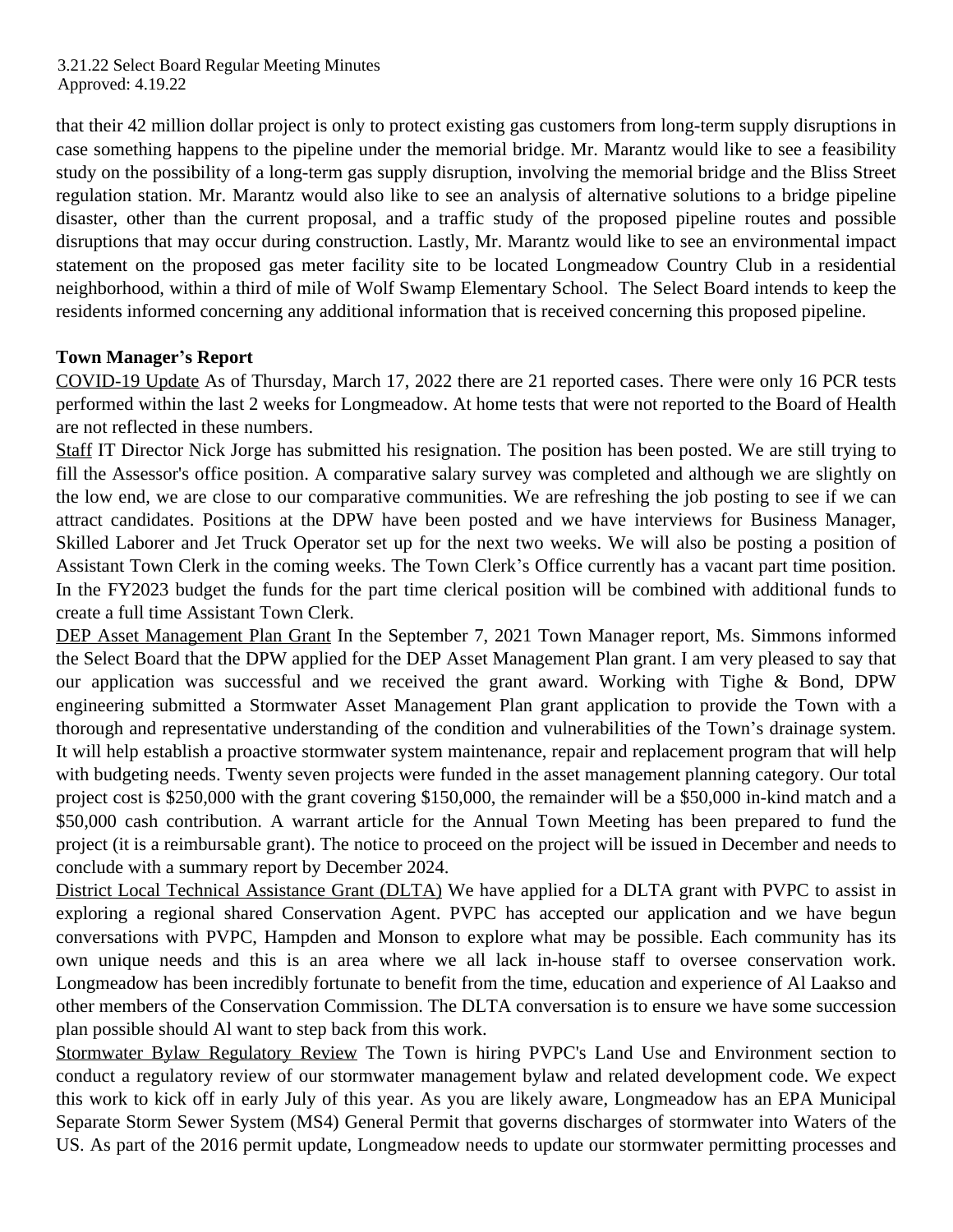requirements. This code review will highlight the standards that we need to update to come into compliance with this federal permit. PVPC will work with Town staff and the Select and Planning Boards and Conservation Commission in making recommended updates. We hope to bring the updated bylaw revisions to the 2022 Special Fall Town Meeting.

Mr. Lachiusa commented on some of the Department reports. The Fire report stated that revenue for EMS was up 4.5 percent. Mr. Lachiusa stated that this was important to keep ambulances and equipment in top shape. Mr. Lachiusa also commented that Emergency Management was looking for volunteers to help with shelters for cold weather for warming, and is hopeful that people will volunteer. Mr. Lachiusa also suggested doing some recruiting for lifeguards.

## **A. Department Monthly Reports**

All Department Monthly reports for February can be found linked in the agenda packet under "documents" at the end of these minutes

#### **Old Business**

A. Approval of Meeting Minutes

Mr. Gold made the motion to approve the minutes from the March 7, 2022 meeting. Mr. Levine seconded the *motion.* 

*Roll Call Vote: Mr. Marantz – YES, Mr. Levine- YES, Mr. Gold – YES, Mr. Lachiusa – ABSTAIN.*

B. FY 2023 Capital Plan Vote

Mr. Gold stated that he would like to propose some changes to the capital plan as proposed. Mr. Gold discussed that the Capital Planning Committee recommended \$50,000 towards the window replacement repair at Center School and did not choose to provide funding to the fire truck fund.

*Mr. Gold made the motion to eliminate the allocation to the window replacement project and allocate the \$50,000 to the Fire Truck Fund, and reduce the allocation to pavement preservation from \$670,000 to* \$645,000, to put another \$25,000 towards the Fire Truck Fund. This would then find the Fire Truck Fund at the  $$75,000$  we had historically funded it at, and keep the rest of the recommendations of the CPC intact. Mr. *Lachiusa seconded the motion.*

*Roll Call Vote: Mr. Marantz – YES, Mr. Levine- YES, Mr. Gold – YES, Mr. Lachiusa – YES.* 

C. FY 2023 Budget Vote

An updated memo was provided to the board concerning the FY2023 budget. Ms. Simmons stated that we were able to achieve meeting the \$200,000 gap with the help of the School Committee adopting an amended budget at their meeting last week. The School Committee cut \$125,000, and the Town cut \$75,000 out of the salary and wage apportionment line and have supplied a warrant article to fund the wage and classification study with free cash, according to Ms. Simmons. Ms. Simmons was pleased to announce that we were able to meet the 1.75 percent budget goal. Mr. Gold spoke about line item 466, which is sanitation, recycling, and pickup. Mr. Gold stated that it was originally budgeted at \$750,000. Mr. Gold confirmed that the contract with Waste Management for the current fiscal year, called for an expenditure of \$642,776. For the coming year (Fy23), the contract called for \$661,416. Mr. Gold commented that the contract allows for quarterly fuel adjustments, which could be anywhere from 10-20 thousand dollars. Rather than tax our residents based on a \$750,000 proposed budget, when we have a firm contract of around \$661,000, Mr. Gold proposed that we move \$50,000 out of line 466 (sanitation, recycling, and pickup). Mr. Gold suggested moving this allocation to OPEB. Ms. Simmons stated that the Town could support this. Mr. Levine asked why \$750,000 was originally submitted. Ms. Leydon states that a previous department head submitted this budget. Mr. Gold stated that the contract is very specific and the Town has been very successful in maintaining the contract. Mr. Lachiusa stated that he was on board with this amendment.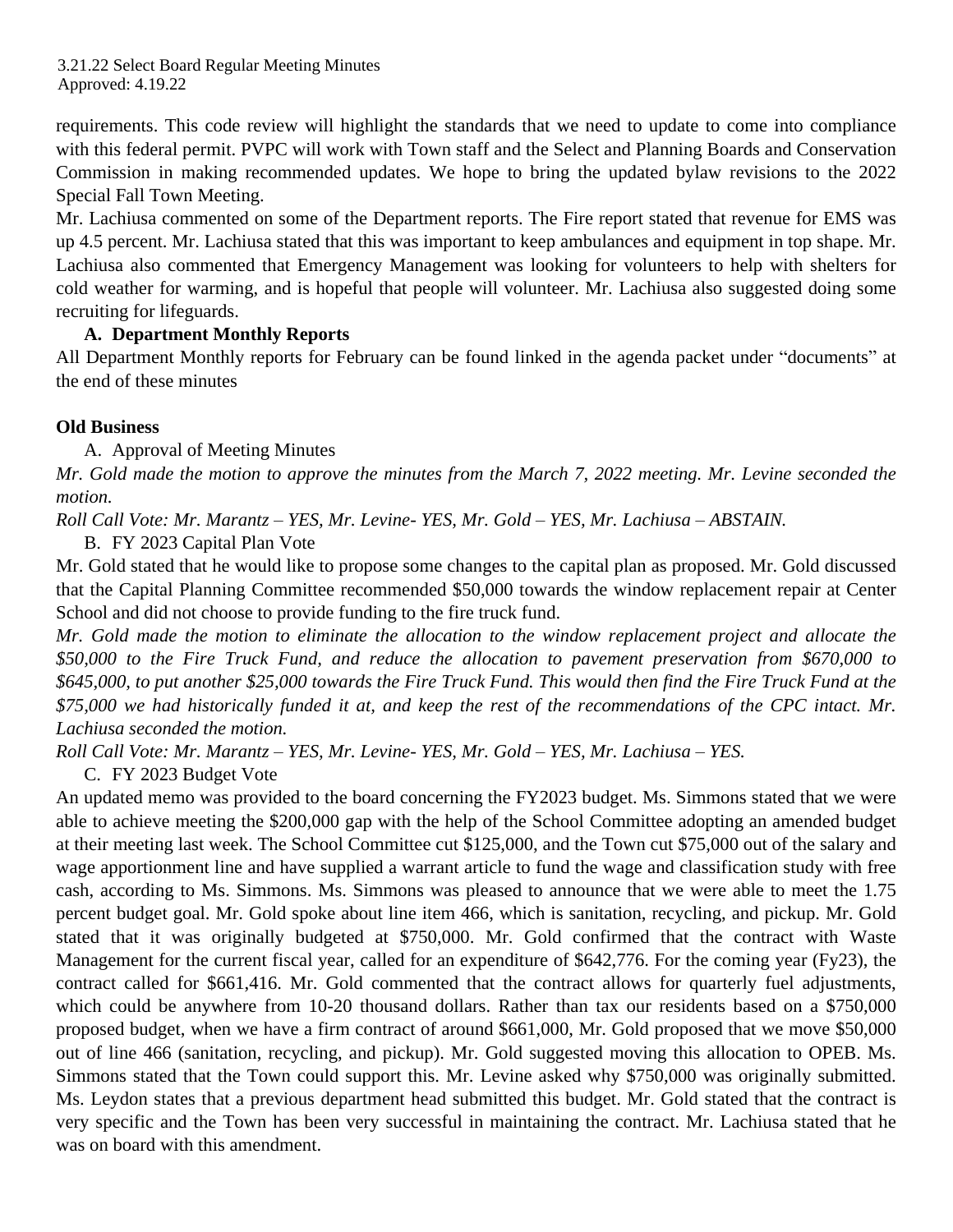Mr. Gold made the motion to reduce line item 466, sanitation recycling and pickup, from \$750,000 to \$700,000, *and to increase the funding to OPEB by \$50,000. Mr. Lachiusa seconded the motion.*

*Roll Call Vote: Mr. Marantz – YES, Mr. Levine- YES, Mr. Gold – YES, Mr. Lachiusa – YES.*

Mr. Gold commented on sanitation disposal fees, two line items down. Mr. Gold believes that we can reduce this line item by \$25,000, and allocate the OPEB fund, because sanitation disposal fees were also budgeted over contract amount. Ms. Simmons made the board aware that the Town's current waste disposal site filed for bankruptcy, and that we will know more in the next coming weeks concerning this.

Mr. Gold made the motion to reduce line 468, waste disposal fees, from \$365,000 to \$340,000, and allocate *\$25,000 towards OPEB. Mr. Lachiusa seconded the motion.*

*Roll Call Vote: Mr. Marantz – YES, Mr. Levine- YES, Mr. Gold – YES, Mr. Lachiusa – YES*

Mr. Lachiusa commented that this was a tough year to meet the budget goals, and thanked everyone involved for submitting this amended budget to reflect the goals. Mr. Marantz echoed Mr. Lachiusa's statement, and stated that the board appreciates the hard work completed.

*Mr. Gold made the motion to approve the FY2023 budget as amended. Mr. Lachiusa seconded the motion. Roll Call Vote: Mr. Marantz – YES, Mr. Levine- YES, Mr. Gold – YES, Mr. Lachiusa – YES.* 

D. Final Annual Town Meeting Warrant / Review

Ms. Simmons stated that late today, she uploaded a revised warrant to reflect changes requested and new articles added. Part of this discussion includes a memo detailing an update on Reynolds Pool and Greenwood Park Pool and the articles on the warrant that are associated. The memo can be found linked in the Select Board agenda packet under "documents" at the end of these minutes. Ms. Simmons went into detail concerning the issues at both pools. You can also view the full discussion [here](https://www.youtube.com/watch?v=CHoILDD4q90&t=793s)  $(1:18 - 1:36)$ . Mr. Gold believes that the operation of the pools, specifically at Greenwood Park, is an integral part of our Town. The experience and enrollment would be impacted if the pool were not operating. Mr. Gold stated that we need to move forward as quickly as we can to get the pool liner to operate the pool. Mr. Lachiusa also suggested bussing the campers to the high school pool until the situation was fixed. Mr. Levine agreed with Mr. Gold. Mr. Levine questioned if there were any environmental or structural effects from the leaking of the pool at Greenwood. Ms. Simmons stated that we do not know the full extent of this yet. Ms. Simmons mentioned that this was not a situation that happened overnight, and could have possibly been occurring for many years prior. Mr. Levine stated that it is important for the residents to have a pool operating in Town. Mr. Levine also asked how long it would take to have a liner delivered/installed. Ms. Simmons stated that if the pool were operational, we would wait until the season was concluded to begin the work. Mr. Gold questioned if we understand anything about the current leak. There is no liner in the pool currently according to Ms. Simmons. Mr. Marantz commented that having this pool open is important to the Town. Mr. Gold suggested finding money in the budget now to fund this now before Town Meeting. Ms. Leydon commented that we would look into this. Mr. Marantz stated that given supply chain issues, he would be astounded if we were able to get supplies at this time. Ms. Simmons stated the bigger issue would be finding \$150,000. Ms. Simmons suggested reconvening and bring this back to the board on April 4. The board agreed that they are in support of the article concerning the pool liner. A discussion ensued about the remainder of the warrant articles and a suggestion to go article by article was made by Mr. Gold. To view a copy of the draft warrant, please see the agenda packet linked under "documents" at the end of these minutes. To watch the full discussion please click [here](https://www.youtube.com/watch?v=CHoILDD4q90&t=793s)  $(1:37 - 3:10)$ . No changes were requested to be made for articles one and two. Ms. Simmons explained in detail the background of Article 3, which is the Active Recreation study. Mr. Marantz asked if the active recreation study and the skate park proposal are compatible. Ms. Simmons suggested that they were not compatible and that she asked the Community Preservation Committee to put a pause on funding active recreation projects so that so that the study could be conducted to gage what maintenance should be in the future. Ms. Simmons commented that the committee did honor this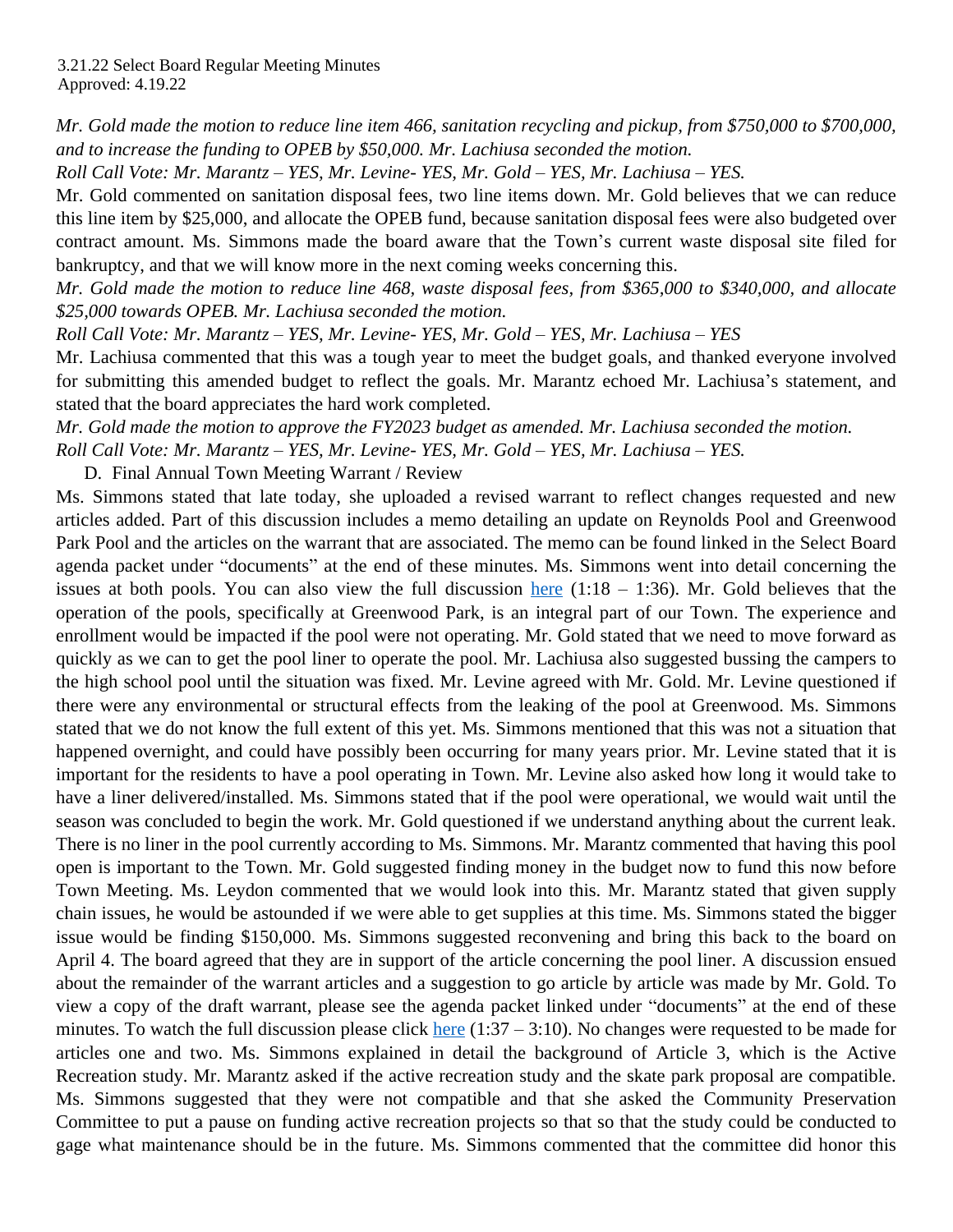request for all projects excluding the skate park article. No changes are to be made to Articles 4 and 5. Mr. Gold made the suggestion to add an additional information to Article 6 (Prior year bills), and Article 7 (acquiring IT capital equipment). A discussed ensured concerning Article 8 and chapter 90 funds. No changes were requested to be made to Article 9. Mr. Gold clarified that language needed to be added to Article 10 (budget) including the statement of setting the salary compensation of the moderator and select persons. Mr. Gold also suggested moving this article up ahead of Articles 8 and 9. Article 11 requires no changes. Mr. Gold suggested an amendment to Article 12 (capital plan) to remove the transfer from available funds language since this year's article requires no transfer. No changes to Articles 13 - 15 were requested. Mr. Gold suggested taking \$100,000 out of borrowing on both Article 16 and 17. Ms. Simmons commented that there would have to be two additional articles to take out of retained earnings to supplement this reduction from bonding in Articles 16 and 17. Mr. Gold suggested changing Article 17 to have all \$200,000 come out of retained earnings. Article 16 would remain borrowing, and one additional article will be needed to supplement the reduction in borrowing amount. No changes were requested on Articles 18 through 24. A discussion then ensued concerning the CPA (Community Preservation Articles) articles #25 – 35. Mr. Gold questioned how to communicate with residents about how these projects are prioritized with current initiatives and projects from Town departments and our resources. Ms. Simmons stated that the only control the Town has at this point is the prioritization of the projects. In the past, it has pulled other resources from other projects to handle the CPA projects. Mr. Gold clarified that for every CPA project that begins; resources are being pulled from other Town projects. Ms. Simmons detailed that the hydrologic and hydraulic study for Bliss and Laurel Parks was an application put forward by the Assistant Town Manager and Town Engineer. Mr. Gold questioned if we would have to re-do the study depending on the impacts of the skate park article. Mr. Lachiusa spoke about the need for a stormwater assessment in this area and is in support of this study. Mr. Marantz believes that this study should be done before any concept of a skate park is discussed. Mr. Gold stated that design and concept specifications should be reviewed concerning the Edgerly building at Wolf Swamp fields and skate park proposal should be thoughroly reviewed beforehand. Ms. Simmons clarified that Parks and Recreation submitted the proposal for the Edgerly building. The scope had to be modified after the original plan was finalized to include this addition to the project.

Mr. Gold discussed the window replacement CPA article for Center School. Mr. Gold believes that these windows are repairable, and the repair or replacement language could be confusing as written in the warrant. Mr. Marantz questioned when an architect is coming in to look at these windows. Mr. Marantz suggesting tabling this item at Town Meeting, until we know more about the baseline for replacing or repairing. Mr. Levine was curious to know how much heat is being lost due to the size and inefficiency of these windows. Mr. Gold mentioned that all of the windows have a secondary storm window on them. Mr. Marantz and Mr. Gold suggested providing a statement at Town Meeting concerning the board's position on certain articles. This would be due to the need for further clarification and additional details specifically on the window replacement project and skate park proposal CPA articles. Mr. Lachiusa was not in favor of this and believed it should be left up to Town Meeting to decide on their own. Mr. Gold commented that the need for detail is important in these articles. Mr. Levine stated that he is in agreement with providing a statement to Town Meeting. As elected officials, he believes this falls into the realm of responsibility. Mr. Marantz stated that the Select Board should detail to the Finance Committee that the board does not know enough about the proposal, including a traffic and environmental study to supplement the need for this project. Mr. Levine stated that he generally is in favor of the skate park if that is what people want, but there is not enough background information on the impact of the skate park at this location to move forward. Mr. Gold also agreed with Mr. Levine.